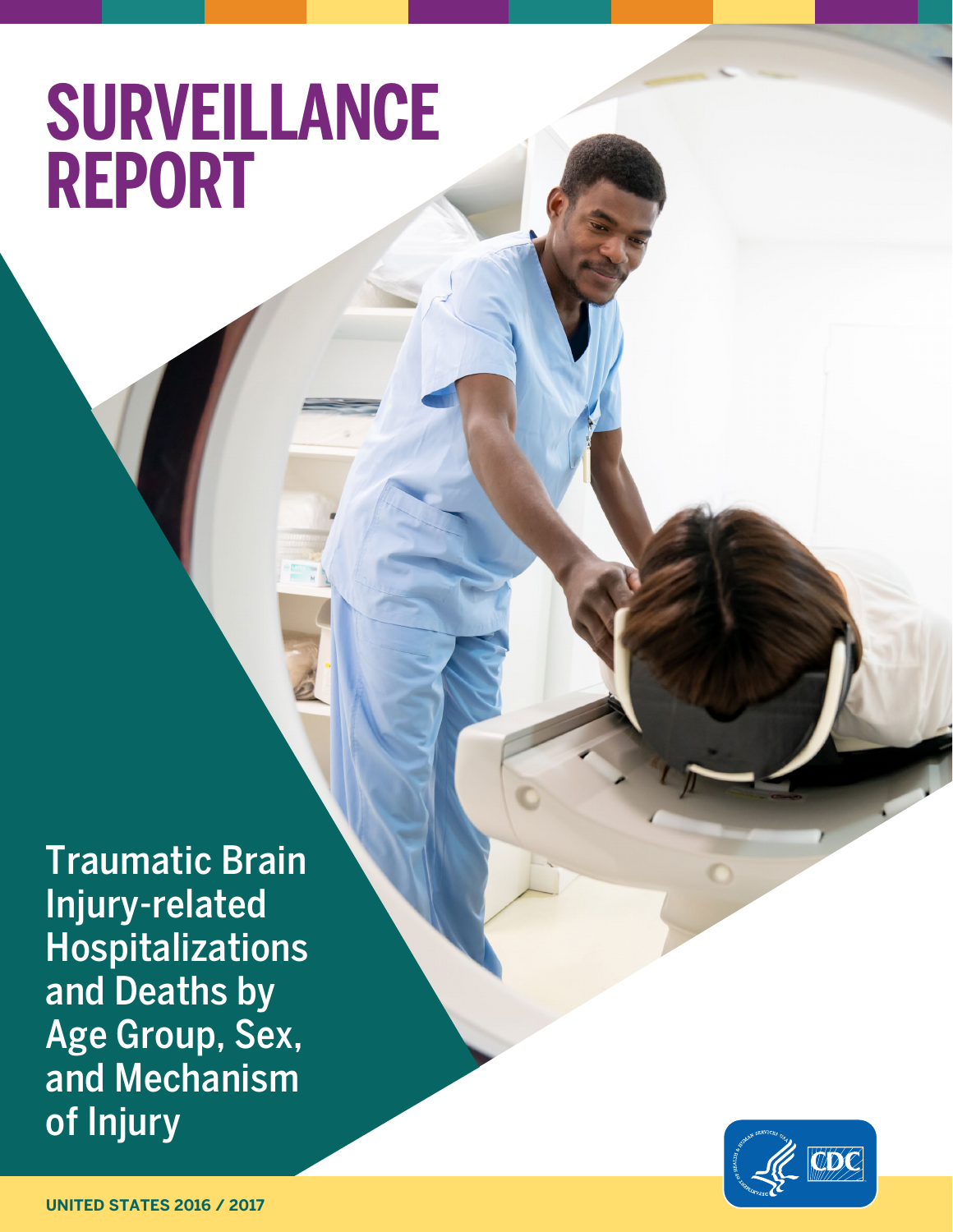| <b>AGE</b><br><b>GROUP</b><br>(YRS) |          | <b>Motor vehicle</b><br>traffic crashes |                                         | Unintentional falls <sup>‡</sup> |                       | <b>Unintentionally struck</b><br>by or against an object |                       | <b>Other or unspecified</b><br>unintentional injury |                       | Intentional self-harm <sup>§</sup> |                       | <b>Assault</b> |                       | Other <sup>1</sup> |                       |
|-------------------------------------|----------|-----------------------------------------|-----------------------------------------|----------------------------------|-----------------------|----------------------------------------------------------|-----------------------|-----------------------------------------------------|-----------------------|------------------------------------|-----------------------|----------------|-----------------------|--------------------|-----------------------|
|                                     | YEAR NO. |                                         | <b>RATE* (95% CI)</b>                   | NO.                              | <b>RATE* (95% CI)</b> | NO.                                                      | <b>RATE* (95% CI)</b> | NO.                                                 | <b>RATE* (95% CI)</b> | NO.                                | <b>RATE* (95% CI)</b> | NO.            | <b>RATE* (95% CI)</b> | NO.                | <b>RATE* (95% CI)</b> |
| $0 - 17$                            | 2016     | 5,485                                   | $7.4(6.5 - 8.4)$                        | 6,085                            | $8.3(7.0-9.5)$        | 1,350                                                    | $1.8(1.5 - 2.2)$      | 3,120                                               | $4.2(3.6 - 4.8)$      | $\S$                               | $\S$                  | 1,515          | $2.1(1.7 - 2.4)$      | 1,895              | $2.6(1.8-3.4)$        |
|                                     | 2017     | 5,015                                   | $6.8(5.9 - 7.7)$                        | 5,680                            | $7.7(6.5-8.9)$        | 1,005                                                    | $1.4(1.1-1.6)$        | 2,880                                               | $3.9(3.3 - 4.5)$      | $\S$                               | ş                     | 1,545          | $2.1(1.7 - 2.5)$      | 1,405              | $1.9(1.3 - 2.5)$      |
| $0 - 4$                             | 2016     | 840                                     | $4.2(3.3-5.2)$                          | 3,525                            | $17.7(14.7 - 20.7)$   | 390                                                      | $2.0(1.5 - 2.5)$      | 835                                                 | $4.2(3.3-5.1)$        | ş                                  | $\S$                  | 1.070          | $5.4(4.1-6.6)$        | 735                | $3.7(2.3 - 5.0)$      |
|                                     | 2017     | 740                                     | $3.7(2.9 - 4.5)$                        | 3,330                            | $16.7(13.7-19.8)$     | 345                                                      | $1.7(1.2 - 2.3)$      | 585                                                 | $2.9(2.3 - 3.6)$      | $\S$                               | $\S$                  | 1,025          | $5.2(3.8-6.5)$        | 475                | $2.4(1.5-3.3)$        |
| $5-9$                               | 2016     | 910                                     | $4.5(3.5-5.4)$                          | 985                              | $4.8(3.8-5.9)$        | 275                                                      | $1.3(0.9 - 1.8)$      | 405                                                 | $2.0(1.5 - 2.5)$      | $\S$                               | $\S$                  | 30             | $0.1(0.0 - 0.3)$      | 340                | $1.7(0.9 - 2.4)$      |
|                                     | 2017     | 945                                     | $4.7(3.7-5.6)$                          | 985                              | $4.9(3.9-5.8)$        | 215                                                      | $1.1(0.7 - 1.4)$      | 440                                                 | $2.2(1.6 - 2.7)$      | $\S$                               | $\S$                  | 50             | $0.2(0.1 - 0.4)$      | 230                | $1.1(0.6 - 1.7)$      |
| $10 - 14$                           | 2016     | 1,245                                   | $6.0(5.0 - 7.1)$                        | 880                              | $4.3(3.4-5.2)$        | 375                                                      | $1.8(1.3 - 2.3)$      | 770                                                 | $3.7(2.9 - 4.6)$      | 20                                 | $0.1(0.0 - 0.2)$      | 85             | $0.4(0.2-0.6)$        | 450                | $2.2(1.4 - 3.0)$      |
|                                     | 2017     | 1,210                                   | $5.8(4.8-6.9)$                          | 715                              | $3.4(2.7 - 4.2)$      | 200                                                      | $1.0(0.7 - 1.3)$ &    | 895                                                 | $4.3(3.4-5.2)$        | 35                                 | $0.2(0.0 - 0.3)$      | 110            | $0.5(0.3 - 0.8)$      | 295                | $1.4(0.9-1.9)$        |
| $15 - 24$                           | 2016     | 12,695                                  | 29.2 (26.4 - 32.0)                      | 2,860                            | $6.6(5.9 - 7.3)$      | 750                                                      | $1.7(1.4-2.0)$        | 3,805                                               | $8.7(7.8-9.7)$        | 305                                | $0.7(0.5-0.9)$        | 2,290          | $5.3(4.6-5.9)$        | 1,610              | $3.7(2.8 - 4.6)$      |
|                                     | 2017     | 11,290                                  | 26.2 (23.7 - 28.6)                      | 2,715                            | $6.3(5.6 - 7.0)$      | 610                                                      | $1.4(1.2-1.7)$        | 3,255                                               | $7.5(6.7 - 8.3)$      | 320                                | $0.7(0.5-0.9)$        | 2,200          | $5.1(4.4-5.8)$        | 1,625              | $3.8(2.9 - 4.6)$      |
| $25 - 34$                           | 2016     | 10,965                                  | 24.5 (22.0 - 27.0)                      | 3,315                            | $7.4(6.7-8.1)$        | 470                                                      | $1.1(0.8 - 1.3)$      | 3,175                                               | $7.1(6.4 - 7.8)$      | 315                                | $0.7(0.5-0.9)$        | 3,800          | $8.5(7.5-9.5)$        | 1,670              | $3.7(2.8 - 4.7)$      |
|                                     | 2017     | 10,220                                  | 22.6 (20.4 - 24.7)                      | 3,170                            | $7.0(6.3 - 7.7)$      | 490                                                      | $1.1(0.9 - 1.3)$      | 2,790                                               | $6.2(5.5-6.8)$        | 330                                | $0.7(0.5 - 0.9)$      | 3,295          | $7.3(6.4-8.1)$        | 1,660              | $3.7(2.8 - 4.6)$      |
| $35 - 44$                           | 2016     | 7.140                                   | $17.6(15.9-19.4)$                       | 4,090                            | $10.1(9.2 - 11.0)$    | 445                                                      | $1.1(0.9-1.3)$        | 2,345                                               | $5.8(5.1 - 6.5)$      | 190                                | $0.5(0.3-0.6)$        | 2,815          | $7.0(6.1 - 7.8)$      | 1,420              | $3.5(2.8 - 4.2)$      |
|                                     | 2017     | 7,185                                   | $17.6(15.8-19.4)$                       | 3,475                            | $8.5(7.7-9.4)$        | 385                                                      | $0.9(0.7 - 1.2)$      | 2,265                                               | $5.6(4.9-6.2)$        | 225                                | $0.6(0.4-0.7)$        | 2,540          | $6.2(5.5 - 7.0)$      | 1,610              | $3.9(3.2 - 4.7)$      |
| 45-54                               | 2016     | 7,775                                   | $18.2(16.3 - 20.1)$                     | 7,650                            | $17.9(16.6-19.2)$     | 560                                                      | $1.3(1.1 - 1.6)$      | 2,865                                               | $6.7(6.0 - 7.4)$      | 245                                | $0.6(0.4-0.7)$        | 2,695          | $6.3(5.6 - 7.1)$      | 1,965              | $4.6(3.6-5.6)$        |
|                                     | 2017     | 7,525                                   | $17.8(16.1 - 19.5)$                     | 6,910                            | $16.3(15.1 - 17.6)$   | 545                                                      | $1.3(1.0 - 1.6)$      | 2,750                                               | $6.5(5.8 - 7.2)$      | 260                                | $0.6(0.4-0.8)$        | 2,665          | $6.3(5.6 - 7.0)$      | 1,985              | $4.7(3.8-5.6)$        |
| 55-64                               | 2016     | 7,255                                   | $17.5(15.8 - 19.2)$                     | 13,080                           | $31.6(29.5 - 33.6)$   | 630                                                      | $1.5(1.2 - 1.8)$      | 2,865                                               | $6.9(6.2 - 7.7)$      | 160                                | $0.4(0.2 - 0.5)$      | 1,865          | $4.5(3.9-5.1)$        | 2,190              | $5.3(4.3-6.3)$        |
|                                     | 2017     | 6,915                                   | $16.5(15.0 - 18.1)$                     | 13,600                           | $32.5(30.5 - 34.4)$   | 610                                                      | $1.5(1.2 - 1.7)$      | 2,575                                               | $6.1(5.5-6.8)$        | 185                                | $0.4(0.3-0.6)$        | 1,820          | $4.3(3.8 - 4.9)$      | 2,585              | $6.2(5.1 - 7.2)$      |
| 65-74                               | 2016     | 4,615                                   | $16.1(14.5 - 17.7)$                     | 19,225                           | $67.2(63.4 - 70.9)$   | 855                                                      | $3.0(2.5 - 3.5)$      | 1,945                                               | $6.8(6.0 - 7.6)$      | 55                                 | $0.2(0.1-0.3)$        | 675            | $2.4(1.9 - 2.8)$      | 2,620              | $9.2(7.7 - 10.7)$     |
|                                     | 2017     | 4,965                                   | $16.8(15.2 - 18.3)$                     | 19,670                           | 66.4 (62.7 - 70.1)    | 745                                                      | $2.5(2.1 - 3.0)$      | 1,720                                               | $5.8(5.1 - 6.5)$      | 60                                 | $0.2(0.1 - 0.3)$      | 630            | $2.1(1.7 - 2.5)$      | 2,640              | $8.9(7.5-10.3)$       |
| $75+$                               | 2016     | 3,340                                   | $16.2(14.4 - 18.0)$                     | 52,750                           | 255.9 (243.3 - 268.4) | 1,430                                                    | $6.9(6.0 - 7.8)$      | 1,565                                               | $7.6(6.6 - 8.6)$      | 45                                 | $0.2(0.1 - 0.4)$      | 265            | $1.3(0.9 - 1.6)$      | 5,215              | $25.3(21.8 - 28.8)$   |
|                                     | 2017     | 3,730                                   | $17.6(15.7 - 19.5)$                     | 55,200                           | 260.9 (248.3 - 273.4) | 1,190                                                    | $5.6(4.9-6.4)$        | 1,475                                               | $7.0(6.1 - 7.9)$      | 45                                 | $0.2(0.1-0.4)$        | 255            | $1.2(0.9-1.5)$        | 5,980              | $28.3(24.1 - 32.5)$   |
| Total <sup>tt</sup>                 | 2016     | 56.780                                  | $17.6(16.1-19.1)$                       | 108,365                          | $33.5(32.0 - 35.1)$   | 6,180                                                    | $1.9(1.8-2.1)$        | 20,575                                              | $6.4(5.9-6.8)$        | 1,335                              | $0.5(0.4-0.5)$        | 15,600         | $4.8(4.4-5.3)$        | 18,220             | $5.6(4.8-6.5)$        |
|                                     | 2017     | 54,725                                  | $16.8(15.5 - 18.2)$                     | 109,775                          | $33.8(32.2 - 35.3)$   | 5,335                                                    | $1.6(1.5-1.8)^{8}$    | 18,750                                              | $5.8(5.4-6.2)$        | 1,460                              | $0.5(0.4-0.6)$        | 14,590         | $4.5(4.1 - 4.9)$      | 19,085             | $5.9(5.0 - 6.7)$      |
| Adjusted <sup>††</sup>              | 2016     | 56.780                                  | $17.3(16.7-17.9)$                       | 108,360                          | $29.8(29.1 - 30.5)$   | 6,180                                                    | $1.8(1.7 - 2.0)$      | 20,575                                              | $6.2(6.0 - 6.5)$      | 1,335                              | $0.5(0.4-0.5)$        | 15,590         | $4.9(4.6-5.1)$        | 18,215             | $5.3(4.9-5.6)$        |
|                                     |          |                                         | <b>2017</b>   54,725 16.6 (16.0 - 17.1) | 109,770                          | 29.4 (28.7 - 30.1)    | 5,335                                                    | $1.6(1.5-1.7)^{8}$    | 18,750                                              | $5.7(5.4-5.9)^{8}$    | 1,460                              | $0.5(0.5-0.6)$        | 14,590         | $4.5(4.3 - 4.8)$      | 19,085             | $5.4(5.1-5.8)$        |

## <code>TABLE 1</code> – Estimated number and rate\* of traumatic brain injury-related (TBI) hospitalizations† by age group and mechanism of injury — United States, 2016 and 2017